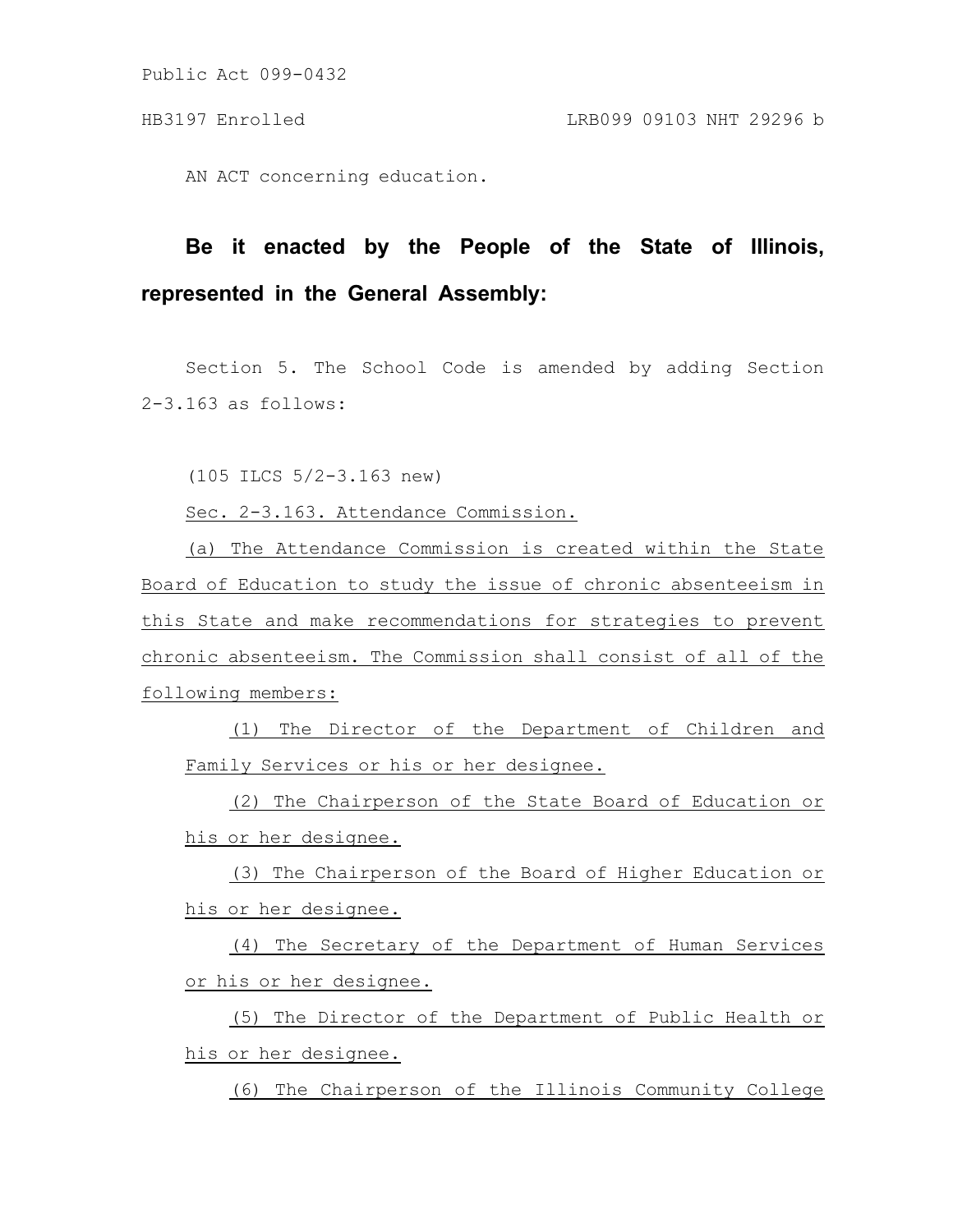Board or his or her designee.

(7) The Chairperson of the State Charter School Commission or his or her designee.

(8) An individual that deals with children's disabilities, impairments, and social emotional issues, appointed by the State Superintendent of Education.

(9) One member from each of the following organizations, appointed by the State Superintendent of Education:

(A) A non-profit organization that advocates for students in temporary living situations.

(B) An Illinois-focused, non-profit organization that advocates for the well-being of all children and families in this State.

(C) An Illinois non-profit, anti-crime organization of law enforcement that researches and recommends early learning and youth development strategies to reduce crime.

(D) An Illinois non-profit organization that conducts community-organizing around family issues.

(E) A statewide professional teachers' organization.

(F) A different statewide professional teachers' organization.

(G) A professional teachers' organization in a city having a population exceeding 500,000.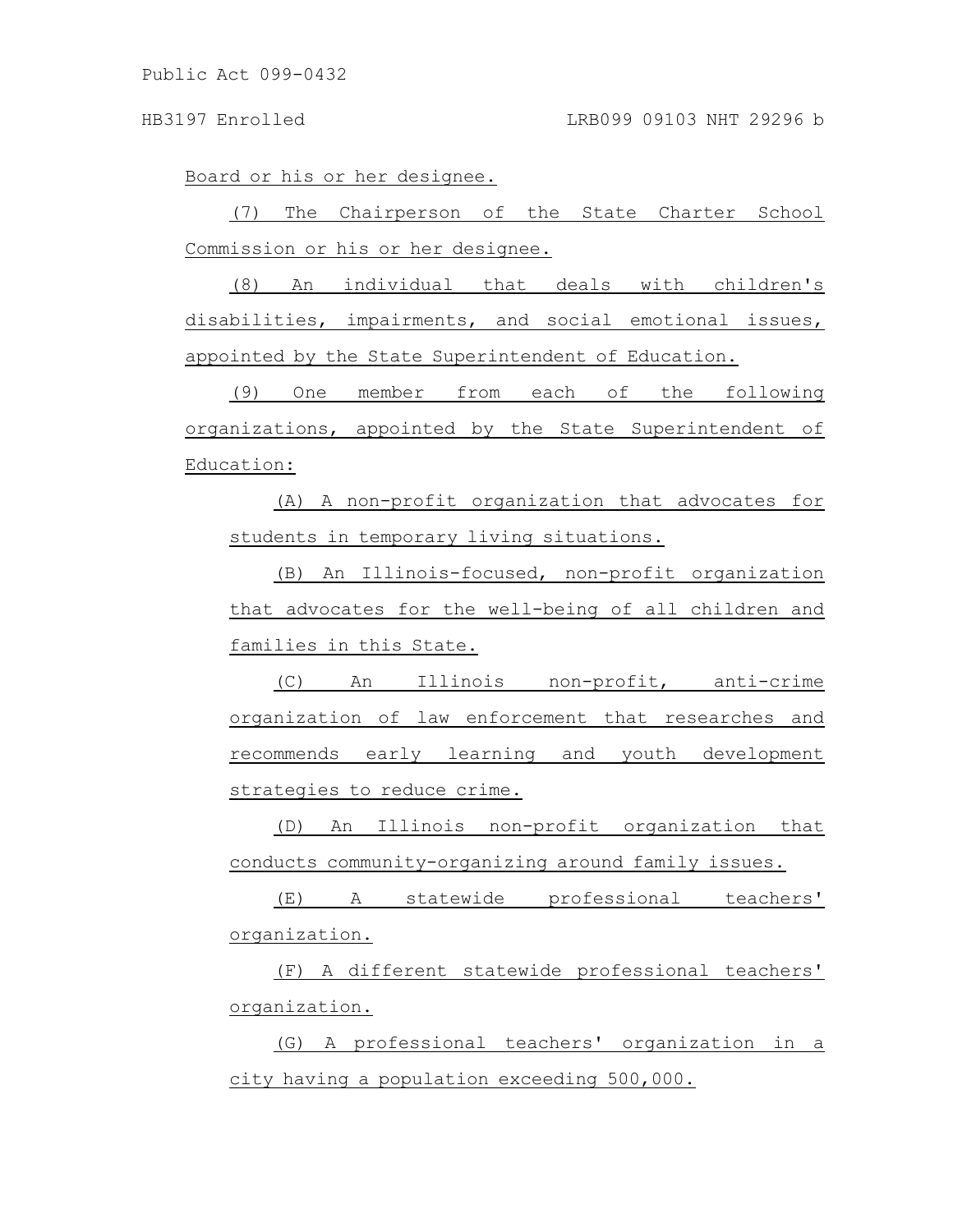(H) An association representing school administrators.

(I) An association representing school board members.

(J) An association representing school principals.

(K) An association representing regional superintendents of schools.

(L) An association representing parents.

(M) An association representing high school districts.

(N) An association representing large unit districts.

(O) An organization that advocates for healthier school environments in Illinois.

(P) An organization that advocates for the health and safety of Illinois youth and families by providing capacity building services.

(Q) A statewide association of local philanthropic organizations that advocates for effective educational, health, and human service policies to improve this State's communities.

(R) A statewide organization that advocates for partnerships among schools, families, and the community that provide access to support and remove barriers to learning and development, using schools as hubs.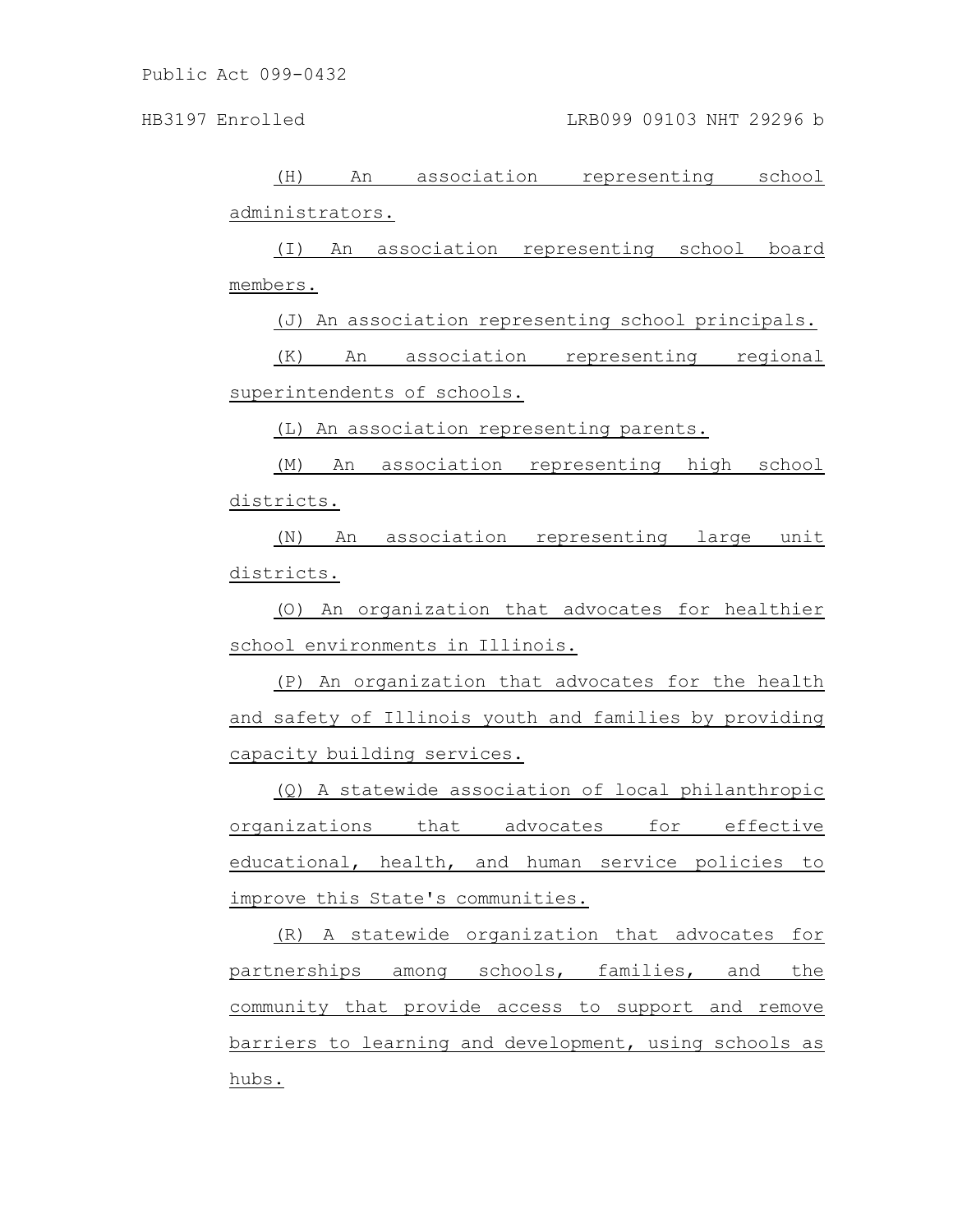(S) An organization representing statewide programs actively involved in truancy intervention.

Attendance Commission members shall serve without compensation but shall be reimbursed for their travel expenses from appropriations to the State Board of Education available for that purpose and subject to the rules of the appropriate travel control board.

(b) The Attendance Commission shall meet initially at the call of the State Superintendent of Education. The members shall elect a chairperson at their initial meeting. Thereafter, the Attendance Commission shall meet at the call of the chairperson. The Attendance Commission shall hold hearings on a periodic basis to receive testimony from the public regarding attendance.

(c) The Attendance Commission shall identify strategies, mechanisms, and approaches to help parents, educators, principals, superintendents, and the State Board of Education address and prevent chronic absenteeism and shall recommend to the General Assembly and State Board of Education:

(1) a standard for attendance and chronic absenteeism, defining attendance as a calculation of standard clock hours in a day that equal a full day based on instructional minutes for both a half day and a full day per learning environment;

(2) mechanisms to improve data systems to monitor and track chronic absenteeism across this State in a way that